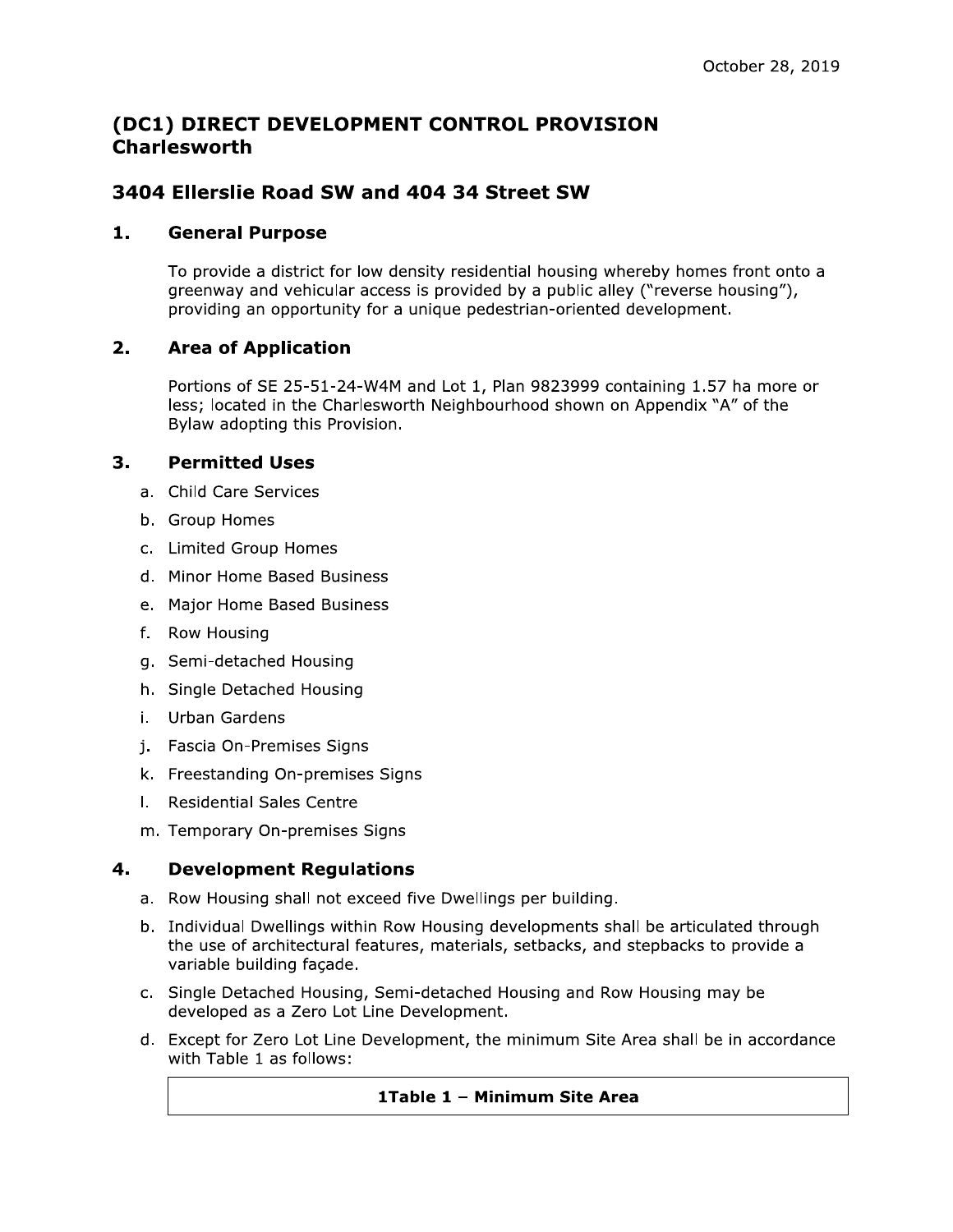|      | Single Detached Housing         | $221 \text{ m}^2$     |
|------|---------------------------------|-----------------------|
| ii.  | Semi-detached Housing           | $187 \; \mathrm{m}^2$ |
| iii. | Row Housing - internal Dwelling | 130 $m2$              |
| iv.  | Row Housing - end Dwelling      | $175 \; \mathrm{m}^2$ |

e. The minimum Site Area per Dwelling in a Zero Lot Line Development shall be in accordance with Table 2 as follows:

| 2Table 2 – Minimum Site Area in a Zero Lot Line Development                                                  |                    |  |  |
|--------------------------------------------------------------------------------------------------------------|--------------------|--|--|
| Single Detached Housing                                                                                      | 196 $m2$           |  |  |
| ii.<br>Semi-detached Housing - Dwelling on<br>a Lot with Side Site Setback reduced to 0 m                    | 153 m <sup>2</sup> |  |  |
| iii.<br>Semi-detached Housing - Dwelling on<br>a Lot Abutting a Lot with Side Site Setback<br>reduced to 0 m | 196 m <sup>2</sup> |  |  |
| Row Housing<br>iv.                                                                                           | 130 $m2$           |  |  |

f. Except for Zero Lot Line Developments, the minimum Site Width shall be in accordance with Table 3 as follows:

| 3Table 3 - Minimum Site Width |                                 |                  |  |
|-------------------------------|---------------------------------|------------------|--|
|                               | Single Detached Housing         | 7.6 m            |  |
| ii.                           | Semi-detached Housing           | 6.7 m            |  |
| iii.                          | Row Housing - internal Dwelling | 4.8 <sub>m</sub> |  |
| iv.                           | Row Housing - end Dwelling      | 6.0 <sub>m</sub> |  |

g. The minimum Site Width in a Zero Lot Line Development shall be in accordance with Table 4 as follows:

| 4Table 4 - Minimum Site Width in a Zero Lot Line Development                                                 |                  |  |  |
|--------------------------------------------------------------------------------------------------------------|------------------|--|--|
| Single Detached Housing                                                                                      | 7.0 <sub>m</sub> |  |  |
| ii.<br>Semi-detached Housing – Dwelling on<br>a Lot with Side Site Setback reduced to 0 m                    | 5.5 m            |  |  |
| iii.<br>Semi-detached Housing - Dwelling on<br>a Lot Abutting a Lot with Side Site Setback<br>reduced to 0 m | 7.0 m            |  |  |
| Row Housing<br>iv.                                                                                           | 4.8~m            |  |  |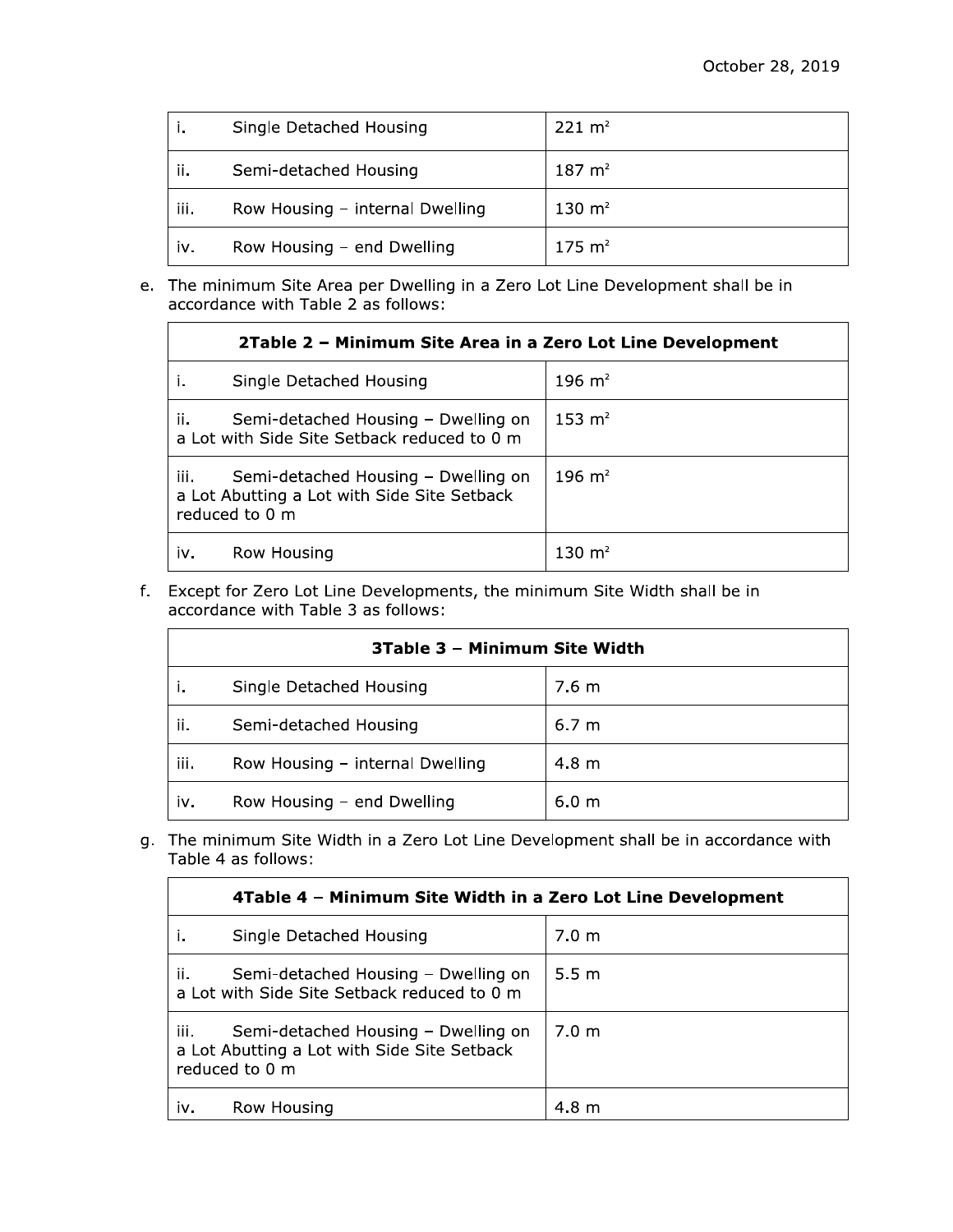| Row Housing – end Dwelling on a Lot $\,$   6.4 m<br>Abutting a Lot with Side Site Setback reduced |  |
|---------------------------------------------------------------------------------------------------|--|
| ∣to 0 m                                                                                           |  |

- h. The minimum Site Depth shall be 27 metres.
- i. The maximum Height shall not exceed:
	- i. 12.0 m for all uses.
- j. The minimum Front Setback shall be 3.0m;
- k. Excluding Zero Lot Line Development, the minimum required Side Setback shall be  $1.2 m;$
- I. Notwithstanding 4.k, the minimum Side Setback abutting a public roadway, other than a Lane shall be 2.4 m.
- m. The minimum Rear Setback shall be 5.5 m.
- n. A Zero Lot Line Development shall only be permitted where:
	- i. The other Site Side Setback is a minimum of 1.5 m, except that:
		- The minimum Site Side Setback Abutting a public roadway other than Α. a lane shall 2.4 m.
	- ii. All roof leaders from the Dwelling are connected to the individual storm sewer service for each Lot;
	- No roof leader discharge shall be directed to the maintenance easement; and iii.
	- The owner of a Lot within a development proposed for the Zero Lot Line iv. Development and the owner of the adjacent Lot shall register, on titles for all adjacent lots, a 1.5 m private maintenance easement that provides for:
		- A. A 0.30 m eave encroachment easement with the requirement that the eaves must not be closer than 0.90 m to the eaves of the building on an adjacent parcel;
		- **B.** A 0.60 m footing encroachment easement; and
		- $C_{-}$ Permission to access the easement area for maintenance of the properties.
	- Except for Sites proposed for a Zero Lot Line Development of Single Detached  $V_{\bullet}$ Housing, the owner of the Site proposed for the Zero Lot Line Development shall register on all titles within the Zero Lot Line Development Site as well as all titles on the adjacent Site a restrictive covenant and easement that:
		- Requires a drainage swale constructed to City of Edmonton Design and Α. Construction Standards; and
		- Provides for the protection of drainage of the Site, including the right B. for water to flow across Lots and the requirement not to inhibit the flow of water across Lots.
	- vi. Except for Sites proposed for a Zero Lot Line Development of Single Detached Housing, the owner of the Site proposed for the Zero Lot Line Development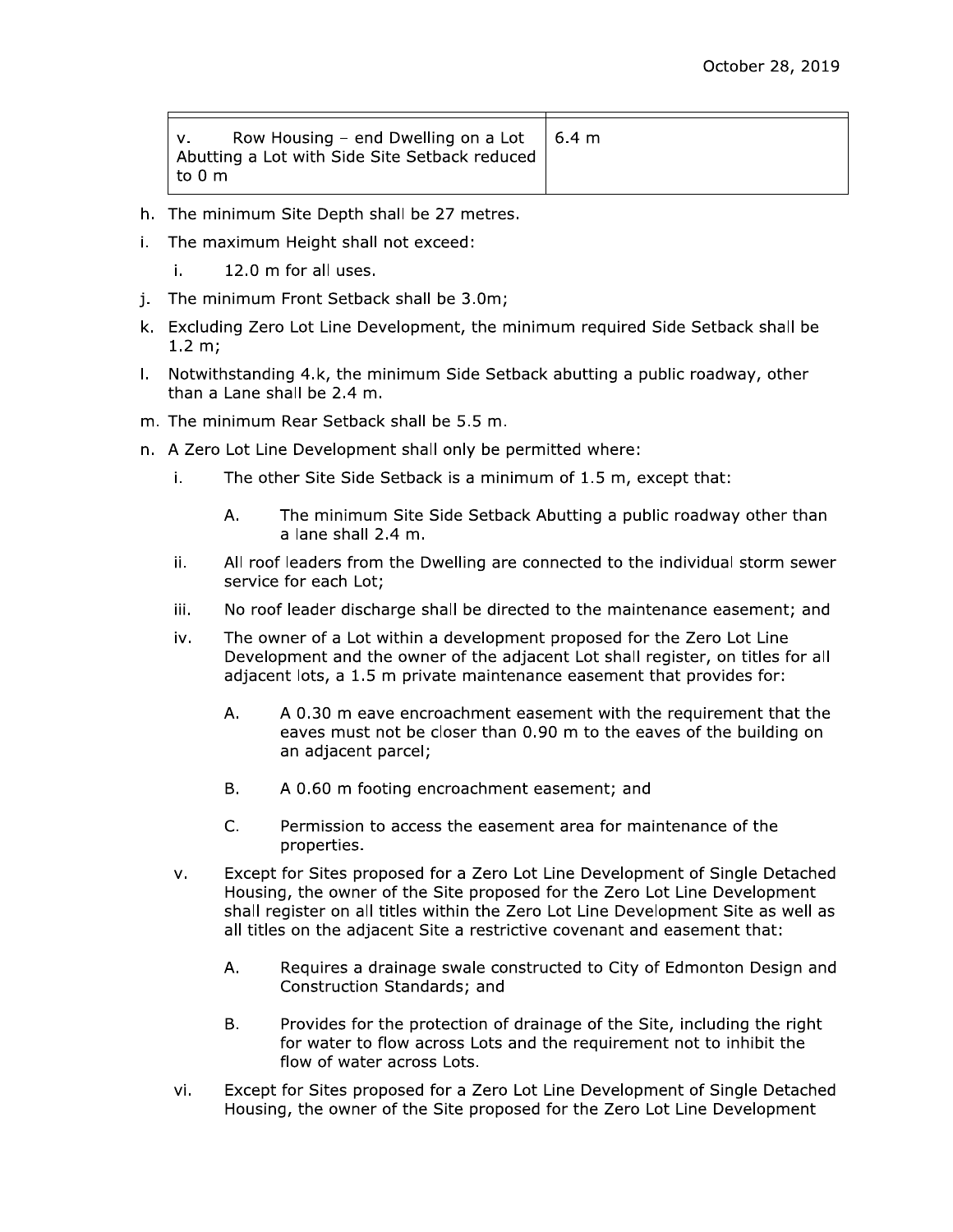shall register a utility easement(s) on, where necessary, all Lots within the Zero Lot Line development and the Abutting Lots to ensure adequate access for utility maintenance.

- o. The Site Side Setback for a Garage in a Zero Lot Line Development may only be reduced to zero where:
	- A 1.5 m private maintenance easement identical to that registered for the i. principal building is provided;
	- All roof leaders from Accessory buildings are connected to the individual ii. storm sewer service for each Lot or directed to drain directly to an adjacent Lane; and
	- No roof leader discharge shall be directed to the maintenance easement. iii.
- p. Corner Sites shall have flanking side treatments similar to the front elevation;
- q. Except for Zero Lot Line Development, the maximum Site Coverage per dwelling shall be in accordance with Table 5 as follows:

| Table 5 - Maximum Site Coverage         |                                      |                       |                       |                                                  |
|-----------------------------------------|--------------------------------------|-----------------------|-----------------------|--------------------------------------------------|
|                                         | Total<br>Maximum<br>Site<br>Coverage | Principal<br>building | Accessory<br>building | Principal<br>building with<br>attached<br>Garage |
| Single Detached Housing<br>i.           | 47%                                  | 35%                   | 18%                   | 47%                                              |
| ii. Semi-detached Housing               | 46%                                  | 41%                   | 20%                   | 46%                                              |
| iii. Row Housing - Internal<br>Dwelling | 68%                                  | 55%                   | 27%                   | 68%                                              |
| iv. Row Housing - End<br>Dwelling       | 57%                                  | 43%                   | 22%                   | 57%                                              |

r. The maximum Site Coverage per dwelling in a Zero Lot Line Development shall be in accordance with Table 6 as follows:

| Table 6 - Maximum Site Coverage in a Zero Lot Line Development                                  |                 |                       |                       |                           |
|-------------------------------------------------------------------------------------------------|-----------------|-----------------------|-----------------------|---------------------------|
|                                                                                                 | Total           |                       |                       | Principal                 |
|                                                                                                 | Maximum<br>Site | Principal<br>building | Accessory<br>building | building with<br>attached |
|                                                                                                 | Coverage        |                       |                       | Garage                    |
| Single Detached Housing<br>ı.                                                                   | 53%             | 39%                   | 19%                   | 53%                       |
| ii. Semi-detached Housing -<br>Dwelling on a Lot with a<br>Side Site Setback<br>reduced to 0 m  | 56%             | 49%                   | 20%                   | 56%                       |
| iii. Semi-detached Housing<br>- Dwelling on a Lot<br>Abutting a Lot with a<br>Side Site Setback | 45%             | 39%                   | 19%                   | 45%                       |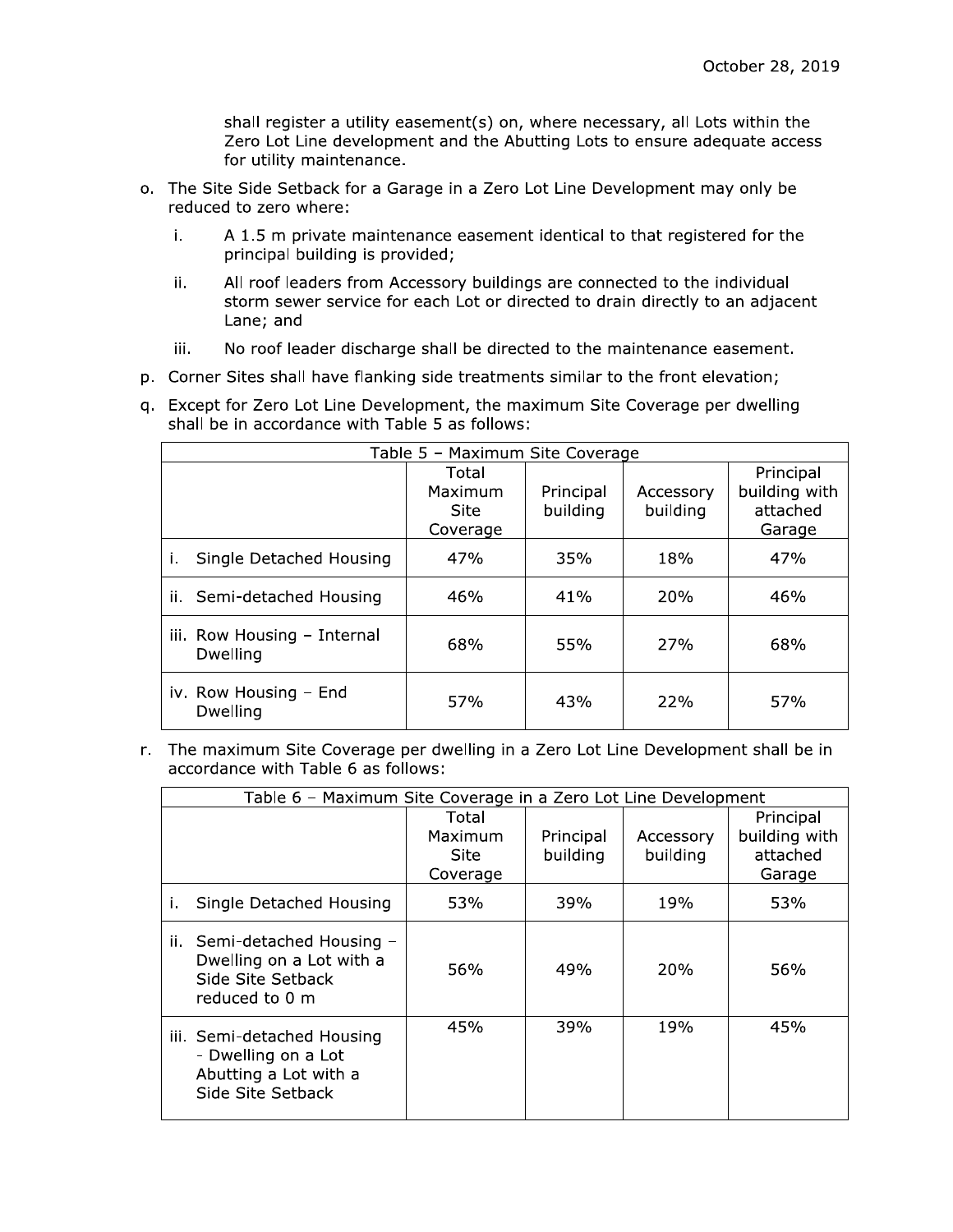| reduced to 0 m                                                                                 |     |     |     |     |
|------------------------------------------------------------------------------------------------|-----|-----|-----|-----|
| iv. Row Housing - Internal<br>Dwelling                                                         | 68% | 55% | 27% | 68% |
| $v.$ Row Housing $-$ End<br>Dwelling on a Lot with a<br>Side Site Setback<br>reduced to 0 m    | 68% | 55% | 27% | 68% |
| vi. Row Housing - End<br>Dwelling Abutting a Lot<br>with a Side Site Setback<br>reduced to 0 m | 48% | 50% | 25% | 48% |

- s. A minimum private yard area of 15 m2 per dwelling shall be designated on the Site Plan for the active or passive recreation use of the occupants. This yard area shall be located immediately adjacent to, and with direct access from, the Dwelling it is intended to serve. Neither the width nor length of such a vard shall be less than 3.0 m. This minimum private yard may be located within a required yard. This yard shall be permanently retained as open space, unencumbered by an Accessory Building or future additions.
	- Notwithstanding provision 9 above, where an attached rear garage is i. provided, the length or width of the private yard area may be reduced but in no case shall be less than 15 m2 per dwelling. Private yard area may also be provided on the rooftop of the principal dwelling or garage.
- t. On-site parking shall be provided in accordance with the following requirements:
	- a Garage, or a Hardsurfaced parking pad shall be provided; i.
	- ii. the minimum distance from the Rear Lot Line to a Garage or Hardsurfaced parking pad shall be 2.75 m;
	- where no Garage is proposed, a Hardsurfaced parking pad to support a future iii. Garage with a minimum width of 4.88 m and depth of 6.1 m shall be constructed a minimum distance of 2.75 m from the Rear Lot Line;
	- for Semi-detached Dwellings or Row Housing, where no Garage is proposed, a iv. Hardsurfaced parking pad to support a future Garage with a minimum width of 4.88 m and depth of 5.49 m shall be constructed a minimum distance of 2.75 m from the Rear Lot Line; and
	- any Hardsurfaced parking pad shall include an underground electrical power v. connection with an outlet on a post 1.0 m in Height, located within 1.0 m of the Hardsurfaced parking pad.
- u. All roof drainage shall be directed away from buildings and to a public roadway, including a Lane, or to a drainage work. Applications for a Development Permit shall include a detailed drainage plan showing the proposed drainage of the Site.
- v. Notwithstanding Section 55, landscaping shall be provided on a Site in accordance with the following:
	- i. Four plantings which can include any combination of trees, shrubs, or grasses
- w. Signs shall comply with the regulations found in Schedule 59A of the Zoning Bylaw.